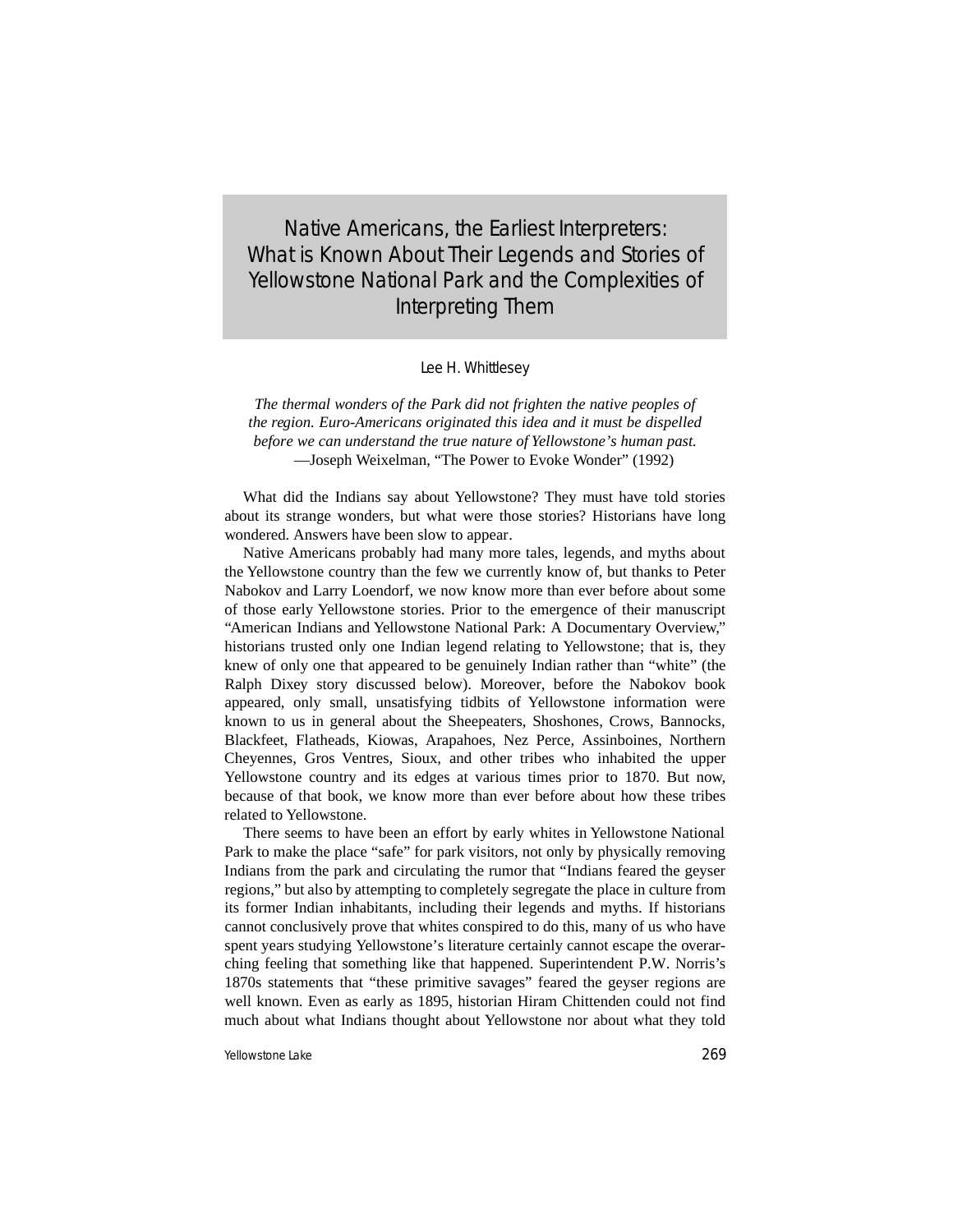whites of it. "It is a singular fact in the history of the Yellowstone National Park," wrote Chittenden, "that no knowledge of that country seems to have been derived from the Indians.…Their deep silence concerning it is therefore no less remarkable than mysterious" (Chittenden 1895: 8, 99).

One wonders whether Chittenden (like so many later writers) simply could not find information about Yellowstone Indians, or whether the Indians would not talk to him because of religion (we know that many tribes considered Yellowstone sacred) or because of other reasons (see the following paragraph), or whether he purposely fostered this thinking for motives of his own. At this late date it is difficult to point fingers at our "white" forebears and accuse them of such conspiracies, but that belief must figure at least a modicum into the fact that until American Indians and Yellowstone was written, we knew less about Indians in Yellowstone than about Indians anywhere else in the American West.

It now turns out that there may be a fascinating reason after all for Chittenden's comment concerning Indians' "deep silence" about Yellowstone. I searched for this information for nearly thirty years and only recently found it in a rare book that came to the park via the massive collections of Jack and Susan Davis of Bozeman, Montana. The source is a man named John Hamilcar Hollister who visited Yellowstone in 1883 with the well-known Rufus Hatch party. Hollister published an account of that trip in 1912, and in it he told the now disreputable story of Indians fearing the park's geyser regions. But following that story, Hollister stated that his attempts to find Indian legends about Yellowstone had been unsuccessful. He, like me many years later, wondered why he could not find such Indian legends of Yellowstone. He then made the following statement that appears in no other known place in Yellowstone literature:

…there are but few [published] Indian legends which refer to this purposely [!] unknown land. Of these I have found but one [other than for the Indians-fearing-the-geysers story], and that is this—that no white man should ever be told of this inferno, lest he should enter that [Yellowstone] region and form a league with the devils, and by their aid come forth and destroy all Indians. Hence the trappers, who were the first white men to enter these western lands, learned little or nothing [about Yellowstone] from that source [Indians] (Hollister 1912: 145).

This is a fascinating assertion that we can prove neither absolutely true nor absolutely false. Hollister does not tell us whence he obtained this supposed legend of Yellowstone, but the fact that he apparently heard it in 1883, very early in the park's history when hundreds of pre-1872 Indians were still living, gives me great pause. I believe that we must consider this story as possibly true until such time that we get good information debunking it. In light of all that we know about how fervently some Indian tribes believed in the park as a sacred place, the idea of not revealing it to whites makes total sense. Of course we have no idea exactly which tribes Hollister referred to, and, again, we do not know whence he obtained the legend. If true, the Hollister rendering of this Native American story represents a very large and possibly final piece of a long, incomplete puzzle relat-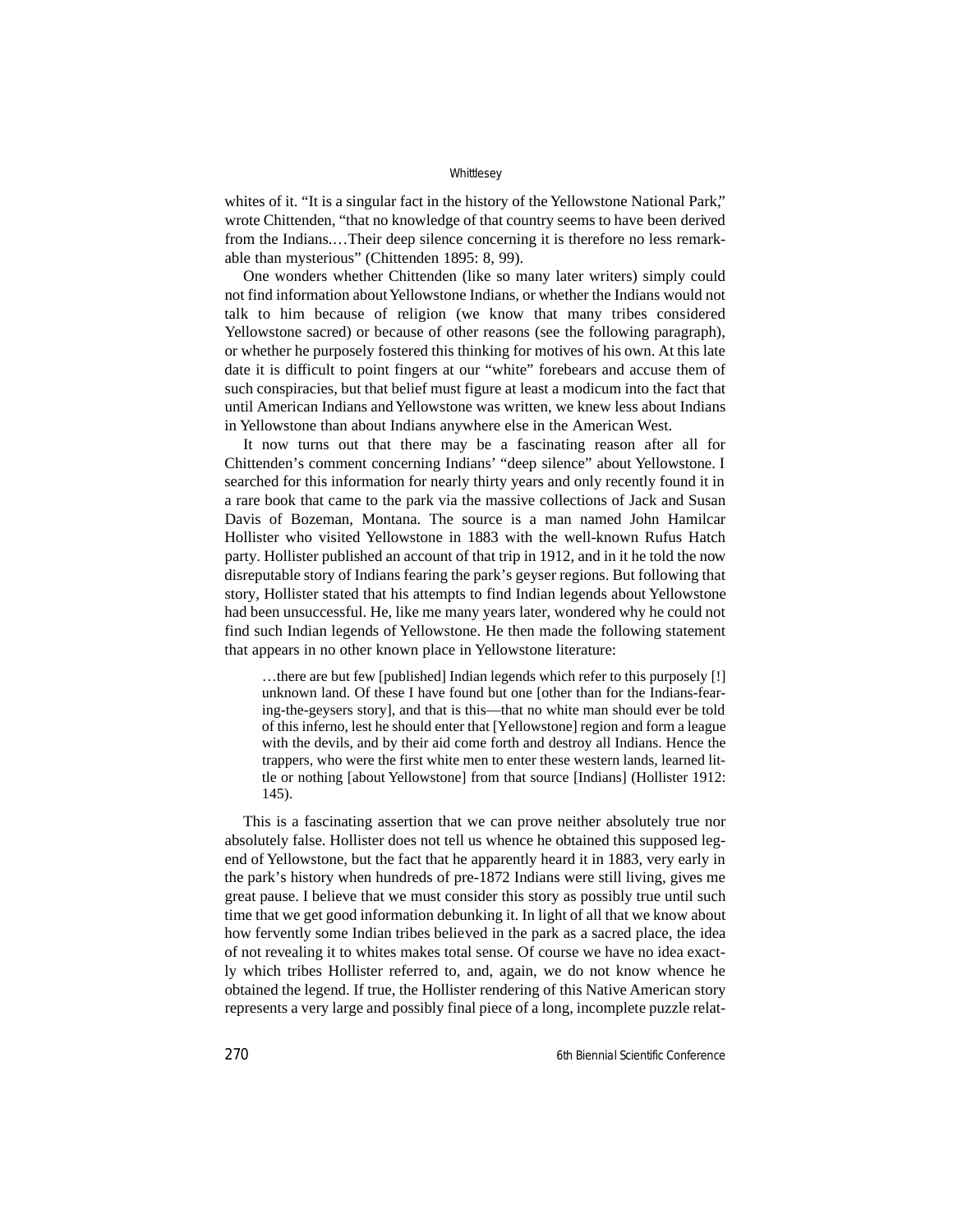ing to Yellowstone, i.e., the fact that some tribes may have kept the place a secret and why they did it.

The idea that at least some Indians (we do not yet know which tribes might have had such a policy or how many such tribes there were) might have kept the existence of Yellowstone a secret for religious reasons squares well with both known native proclivities for not telling certain things to white men and with Chittenden's 1895 perception of a deep Indian silence about Yellowstone. It also begins to explain why historians Nabokov and Loendorf, Aubrey Haines, Joseph Weixelman, I, and others have all had a fair amount of difficulty finding good numbers of literature connections between Indians and Yellowstone. Finally, it explains why we have so few known Indian legends about a place that must have generated dozens or hundreds of such legends among ancient natives. Thus, we now must, in my opinion, begin asking our Native American friends whether there is anything in their oral traditions to confirm this, and hope that one or more of them will tell us whether they indeed kept the place secret on purpose. Considering how we white people have spoken "with forked tongue" in the past, I certainly would not blame them if they would not tell us.

One final point with regard to Hollister. A critic has suggested that Hollister's use of the word "devils" here might somehow negate his statement because it might show that the Indian(s) he talked to were "Christianized." Here is why I believe Hollister's statement is not negated by that.

Christianization and the accompanying linguistic translations about it back and forth from Indians to whites and vice versa were (and are) very complicated things. And white men were notoriously poor at understanding Indian religion, whether it had been "Christianized" or not. Note that historian Colin Calloway says many white men tended to dismiss Indian religion as "devil worship" (Calloway 1997: 68). Thus, just because Hollister used the term "devil" does not mean we should jump to conclusions about what he meant or what the Indian(s) he spoke to meant. For all we know, Hollister simply mistranslated what the Indian(s) told him into "white-man vernacular."

Secondly, Indians did not always "buy into" Christianization. In this case, if they did not buy into it, then their comments to Hollister were probably still based upon their intact native religion. Even if their buy-in to Christianity was partly complete, they still might have been using a religion that involved pieces of their original religion and hence their statement on the taboo might still have made it through Hollister to us as a true statement.

Indians' buy-in to Christianity ran the gamut from "not at all" to "partly" to "completely." That is a point Calloway makes over and over again in his chapter on religion entitled "A World of Dreams and Bibles." His chapter discusses the complex interplay between Indian religion and Christian religion in the new world. Calloway mentions instance after instance wherein Indians simply played along with white Friars and Fathers (merely mouthing their words and phrases in order to placate them, or remaining silent, which the Fathers often incorrectly took to mean tacit agreement) before returning to their old ways of religion. In many other cases, Indians simply took pieces of the white man's religion and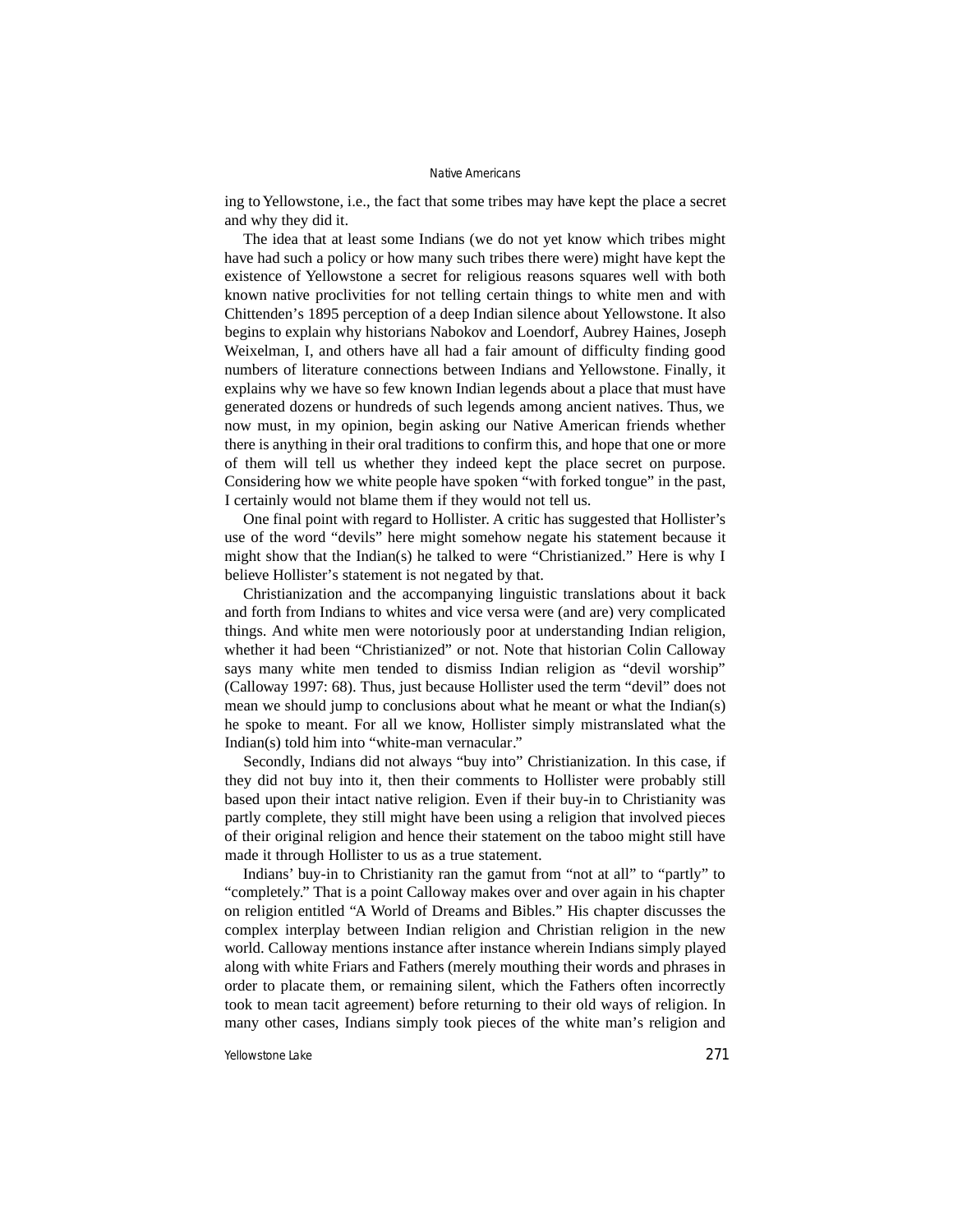incorporated them into an already-established native religion. That often meant that the native religion was essentially left intact with only a few baubles-andbangles-and-crucifixes thrown into the mix. A few attempts by whites at Christianization undoubtedly worked, wherein Indians were mostly or totally converted, but we cannot assume that this was the general rule, as many white people have assumed.

We now move to other known Indian legends about Yellowstone. For many years, Yellowstone historian emeritus Aubrey Haines believed that only one Indian legend relating to Yellowstone was genuine. It is a tale of the origin of the Snake and Yellowstone rivers, apparently truly handed down in Shoshone and Bannock families and published in Ella Clark's *Indian Legends of the Northern Rockies* (Haines 1982; Clark 1966: 174–177). Other than for this story, there was, until the production of American Indians and Yellowstone, little reliable information or documentation on legends, myths, or other folklore that may have been communicated by Indians about the present Yellowstone National Park. Even after the emergence of the Nabokov and Loendorf's book, the "Coyote" Yellowstone stories that have been bandied about by both Indian and popular "white" writers remain controversial in that historians disagree as to which are genuine and which are made up by whites.

And, too, we now know that there are a great number of other so-called Indian stories that can be totally dismissed as tales made up by whites to explain what Indians "should have thought" about Yellowstone. Again, the most common example of such misinformation is that Indians "feared the geyser regions as inhabited by evil spirits." Virtually all of the stories included in Mary Earle Hardy's *Little Ta-Wish: Indian Legends from Geyserland* (1913) and La Verne Fitzgerald's *Blackfeather: Trapper Jim's Fables of Sheepeater Indians in Yellowstone* (1937) are, in the opinion of this historian, "white baloney," that is, faked Indian tales. At the least, if they are real, there is no documentation to prove it.

With all of that as background, we now begin looking at Indian legends in the Yellowstone country by examining the known Indian names for the place. Nabokov and Loendorf, after years of looking at the ethnological, anthropological, archeological, and historical literature and interviewing dozens of tribal members, have concluded that certain Indian tribes did have names for the upper Yellowstone country. Most of those names referred to the park's hot springs and geysers. The Crow Indians called Yellowstone "land of the burning ground" or "land of vapors" while the Blackfeet called it "many smoke." The Flatheads called it "smoke from the ground." The Kiowas called it "the place of hot water." Only the Bannocks had a name that did not call to mind the park's thermal regions: "buffalo country." Additionally, the Crows specifically called the Yellowstone geysers "Bide-Mahpe," meaning "sacred or powerful water."

As for the stories themselves that might have been told about Yellowstone by the Indians, the Ralph Dixey story is thought to be genuine. It is a tale concerning the origin of the Snake and Yellowstone rivers and long known to have been handed down in the Shoshone tribe (both Ralph Dixey and his Bannock wife stat-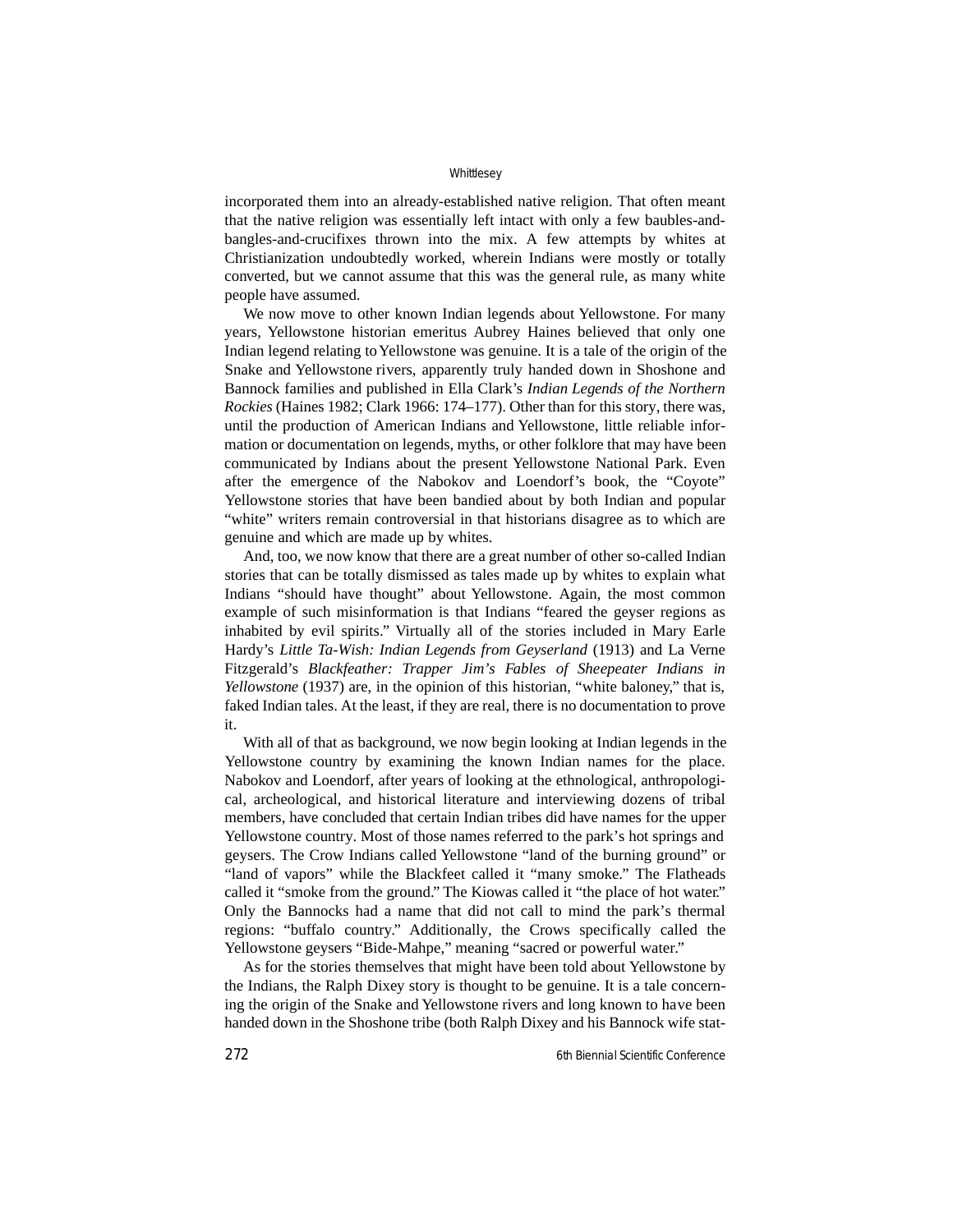ed that this story was handed down in both of their families). The story begins with "long ago there was no river in this part of the country. No Snake River ran through the land." A man came from the south who was always sticking his nose into everything. He traveled north past the Tetons and went up onto a mountain in what is now called Yellowstone. There he found an old lady with a basket of fish. Hungry, he asked her to boil some fish for him. She offered to make him food but warned him not to bother her basket. He did not listen, stepped on the edge of the basket, and spilled its water and fish. The water spread all over. The man ran fast, ahead of the water, trying to stop it. He piled up rocks to hold the water back, but the water broke his dam and rushed on. That is where the Upper Falls is today. The man ran on ahead of the water and again built a dam of rocks, but it did not hold the water back either. That is where the Lower Falls is today. The water kept on rushing and formed the Yellowstone River. The man then ran to the opposite side of the fish basket and followed its waters downstream, building several dams of rocks, but the water would not be stopped. Those broken dams are the site of American Falls and Shoshone Falls today on the Snake River. The big fish basket that the man tipped over is Yellowstone Lake while the old woman with the fish was Mother Earth. The man himself was Ezeppa or Coyote (Clark 1966: 191–193).

Until recently this Dixey story was arguably the only known, genuine (truly known to have been told by Indians) Native American story about Yellowstone National Park. But there is now new evidence (per Nabokov and Loendorf) not only as to the fact that Indians told stories about Yellowstone but also as to what some of those stories were. In particular we now have several "new" (actually old) stories known to have been told by the Crow tribe.

A Crow narrative from a man named Sharp Horn, who passed it down to his son who passed it to his grandsons, concerns the mythic deeds of a character named "Old Woman's Grandchild" and how at least two of Yellowstone's geysers were supposedly created. This Crow said that in one of the thermal regions of the park, Old Woman's Grandchild fought many beasts and turned them into mountains and hills after he killed them. A large buffalo bull that he killed was turned into a geyser formation that continued to blow out hot air. Near it he placed a mountain lion, also a geyser formation blowing hot air, in order to keep the buffalo bull from coming back to life (Nabokov and Loendorf 1999: 107).

Another mythic tale, told by the Crow and associated with the park, concerns Yellowstone Lake and what happened to the dinosaurs. A thunderbird grabbed a Crow Indian by his hair and took him to "Overlook Mountain," on the southeast side of Yellowstone Lake, and placed him in a nest there. The thunderbird told the Crow that he wanted him to help him fight the giant water beast that lived in Yellowstone Lake and which ate the thunderbird's young. The Crow built a large fire and heated many rocks and boiled much water. When the beast came out of the lake and climbed up the mountainside, the Indian pitched hot rocks and hot water into its mouth. Steam came out of the monster's mouth and it tumbled down the mountainside and into the lake. Supposedly this was the last "dinosaur," and steam vents around Yellowstone Lake may be remnants of this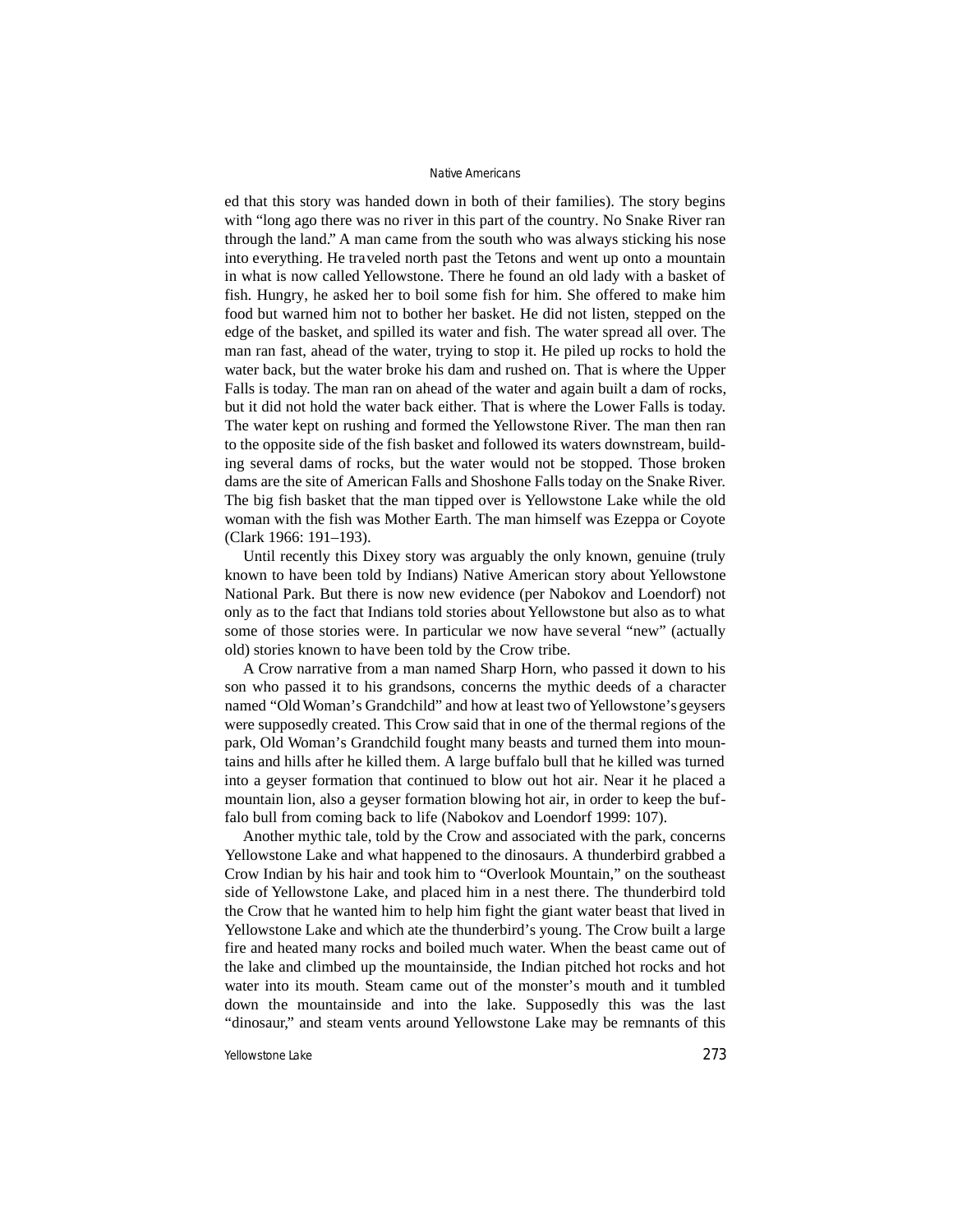event, a myth from Crow history (Nabokov and Loendorf 1999: 107–109).

Of course, as Paul Schullery pointed out to me when we discussed this subject, the very idea of dinosaurs and Indian tales generates numerous immediate questions. Is this tale perhaps younger than other such Indian tales? Is it only as aged as the old nineteenth-century white guys who first discovered dinosaur fossils? Or did Indians themselves find dinosaur fossils and generate stories about them long before the nineteenth-century white guys found the "terrible lizards"? Did Indians perhaps have contact with the nineteenth-century white-guy dinosaur hunters and merely generate the story after talking to them? Or is this story just pure "Native American baloney," a faked Indian tale? There are no easy answers to these questions.

From Hunts-to-Die, a Crow Indian born about 1838, we have it that his tribe believed there were spirits in Yellowstone geyser areas who were benevolent and helpful rather than malevolent and dangerous. This tends to correct what is perhaps the worst piece of supposed Indian information about Yellowstone—-the long-surviving but incorrect notion that Indians feared the geyser regions. Even though this piece of white baloney has been thoroughly discredited by Weixelman, Haines, and Nabokov and Loendorf, we can look for it to continue to appear in the shallow, unresearched, and thoughtless writings of popular journalists for years to come. It belongs in the same class of malarkey as the notion that "Yellowstone Park was once called Colter's Hell" (Nabokov and Loendorf 1999: 83; Mattes 1949).

The incorrect notion that Indians feared the geyser regions seems to have originated in Euroamerican literature from a note that William Clark added to his notes after 1809 when he returned to St. Louis. It is not known whence Clark obtained this information, but here is the relevant quote (complete with misspellings and incorrect syntax and punctuation):

At the head of this [Yellowstone] river the nativs give an account that there is frequently herd a loud noise, like Thunder, which makes the earth Tremble, they State that they seldom go there because their children Cannot sleep—-and Conceive it possessed of spirits, who were averse that men Should be near them (Haines, 1974: 4).

Unexpectedly, the Kiowa tribe is now known to have oral traditions associated with the upper Yellowstone country. The Kiowas, who eventually settled in western Oklahoma, were earlier located in the present Crow country near the headwaters of the Yellowstone River. Lewis and Clark found them below there in 1805 "in seventy tents," somewhat near the Yellowstone Valley. One of their descendants, N. Scott Momaday, has written that around the time of the Revolutionary War the Kiowas migrated from a place near the "headwaters of the Yellowstone River." In this earlier history they were friends and trading partners with the Crows, but nevertheless it was an unexpected surprise for Nabokov and Loendorf to find that the Kiowas had traditions associated with present Yellowstone National Park (Nabokov and Loendorf 1999: 93–96).

Nabokov and Loendorf found what so far may be the most important piece of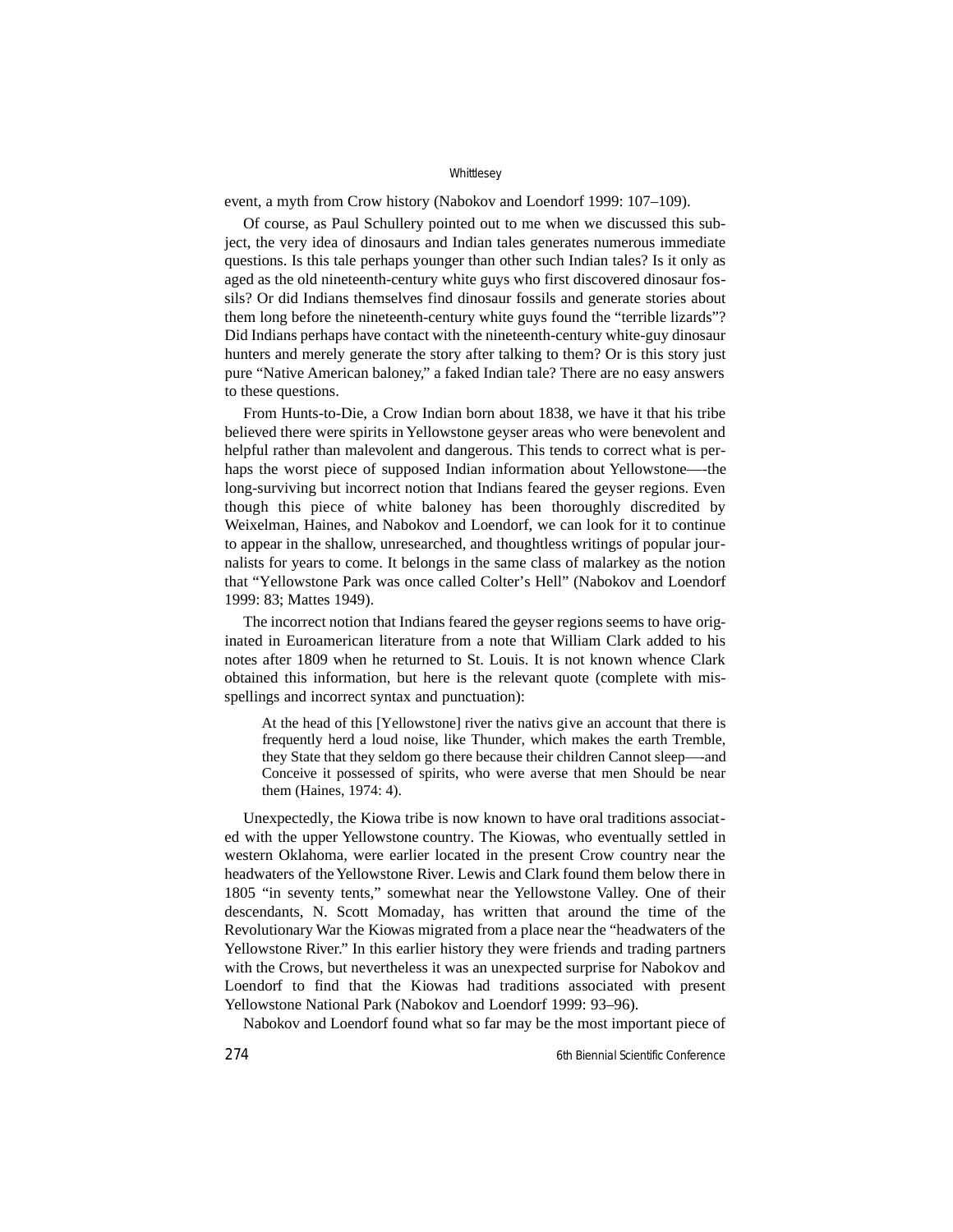Indian "interpretation" associated with present Yellowstone National Park. It is the legend told by the Kiowas about their origins in the present park. It concerns a man whose name no Kiowa remembers but who "was one of the greatest Kiowas who ever lived." The Kiowa informant called him "Kahn Hayn" for the purposes of the story. He said that when Doh Ki, the Kiowa equivalent of the Great Spirit, put people on earth he had no homeland for Kiowas, so he promised them a homeland if they could make the difficult sojourn through a barren and desolate volcanic land where clouds of steam shot from holes and fissures in the ground. Doh Ki called all of the Kiowas around one particularly disturbing steaming pool, a deep caldron of boiling water that surged and smashed against jagged rock walls and made fearsome sounds as if a great beast were just below the surface. Most of the Kiowas ran away, but a few remained, including Kahn Hayn. Doh Ki then pointed to the fearsome pool and said that the land there would belong to the tribe of any man who would dive down into it. While some of the Kiowas did not want this hot land, Kahn Hayn knew that Doh Ki was a benevolent spirit whose rewards were always good and lasting, so he decided to take Doh Ki's test. He dove into the boiling pool and was immediately panicstricken. He burned and ached and thrashed and lost consciousness. Suddenly he felt himself being lifted from the water by the hands of many Kiowas who were yelling excited, victory cries. As he looked about he saw that Doh Ki had vanished and that the landscape was no longer barren and desolate. Instead it was covered with rich forests, lush meadows, cascading streams, and large animals. This spot in the present Yellowstone National Park was now the most beautiful and abundant of all places on the earth, and it became the homeland of the Kiowas.

The Kiowas today have a name for the place where these mythic events supposedly occurred. It is at the Dragon's Mouth Spring near Mud Volcano in the park, and the Kiowas call it "Tung Sa'u Dah" which means "the place of hot water" (Nabokov and Loendorf 1999: 97-100).

Historians have long argued about whether Ella Clark's tales of Yellowstone in her book *Indian Legends of the Northern Rockies* (1966) are genuine tales passed down by Native Americans or whether Clark made them up herself, either partially or fully, by being careless in how she translated the stories, by failing to tell us enough about who her Indian sources were, or both. Haines and I take the side that we should not always trust Clark, an English teacher with little or no training in history or anthropology. We believe that she was primarily interested in the stories themselves and not in whether they were truly Indian rather than made up by whites, in whether they had been genuinely passed down orally through Indian history, or in how carefully she translated them.

On the other hand, Nabokov and Loendorf take a more charitable view of Clark's book. As anthropologists, they see in her stories a thread of consistency to other parts of Native American folklore (especially, they say, that of the Blackfeet and Flathead) and they tout that connection as evidence that Clark's stories may be genuine Indian tales (Nabokov and Loendorf 1999: 129–132).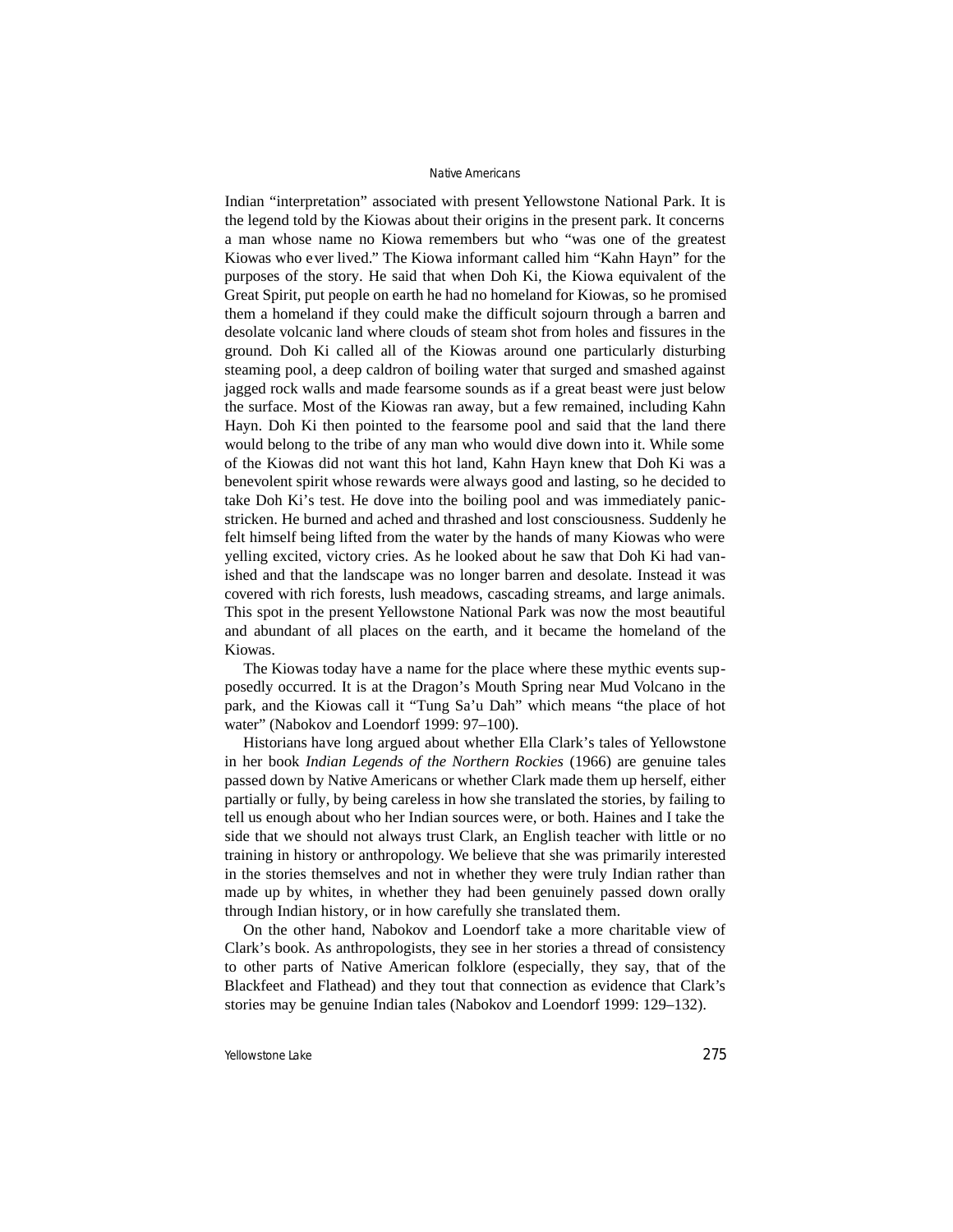But of course one can argue that anyone who has spent a small amount of time reading Indian legends and myths can easily make up new ones in the same vein as the genuine ones that they have just read. I could certainly do it easily, and, in my opinion, this would be the very type of thing an English teacher or journalist might be tempted to do in "doctoring" Indian stories that did not otherwise quite "work" for them. Because Clark talked to a lot of Indians and produced three books on Indian legends in the Northwest, I have no doubt that some if not many of her stories are indeed genuine. But she did such a poor job of telling us where they came from that I remain suspicious of some of them.

As it turns out, however, probably the best known of Clark's Yellowstone legends may well be a genuine Flathead tale. It is the one that she calls "Coyote's prophesy concerning Yellowstone Park," and according to her, it goes like this:

In generations to come this place around here will be a treasure of the people. They will be proud of it and of all the curious things in it—-flint rocks, hot springs, and cold springs. People will be proud of this spot. Springs will bubble out, and steam will shoot out. Hot springs and cold springs will be side by side. Hot water will fly into the air, in this place and that place. No one knows how long this will continue. And voices will be heard here, in different languages, in the generations to come (Clark 1966: 103).

As one might expect, less-discerning writers, especially journalists, have glommed onto this story like flies to a carcass. They have not been able to resist it, in the apparent belief that surely the story contains some kind of ancient Indian wisdom about Yellowstone that accords with the later "good" judgments of whites about the place, and which must thus somehow give dramatic credence to those judgments. I remain suspicious of the story, because it sounds fake and because Clark did such a poor job of documenting it. It is exactly the type of contrived-sounding piece that white writers would make up as a faked Indian legend. It is written too slickly and has too much perfectly balanced drama in it to ring true as a real Indian legend (which generally are neither slick nor perfectly balanced). The prediction about the pride of future generations sounds European. The business about future voices in different languages seems beyond the reach of the normal Indian legend.

But, again, the story may well be genuine. Clark claims (1966: 79) that most of her Flathead stories came from Pierre Pichette or Bon Whealdon. Pichette was a completely trustworthy source, because he was a blind Indian who spent at least fifty years of his life becoming an authority on the traditions and culture of his people. Clark would have us believe either that Pichette told this story to her from one handed down to him by elders in the summer of 1953 (the year before he died), or else that Bon Whealdon told it to her. Whealdon came to Montana's Flathead reservation in 1907, and he too spent many years gathering information on the Flathead culture. Unfortunately, Clark not only does not tell us exactly from where she got the story or when, but her citation (1966: 366, 376) lists only an article by herself, "How Coyote Became a Sachem," as the source. Worse, the story does not appear in a pamphlet by Pichette found and cited by Nabokov and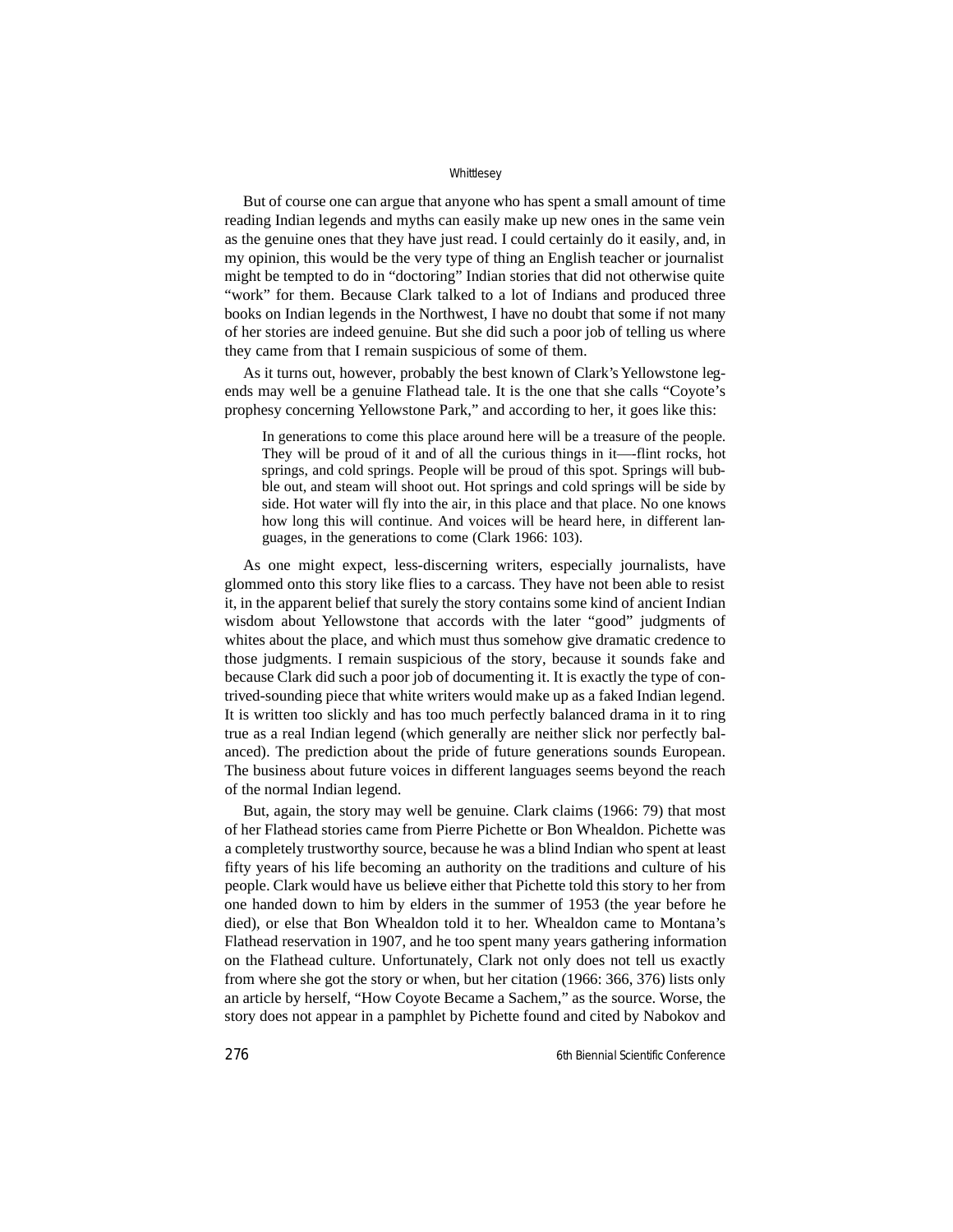Loendorf. Thus, while I am suspicious of this Yellowstone legend, if it truly came from Pichette or Whealdon, it must be a genuine Flathead story rather than a piece of white baloney.

Another of Clark's stories, "Defiance at Yellowstone Falls" (1966: 361–362), is a fascinating mystery. It is the supposed Crow legend of thirteen Crow braves and five Crow women taking a raft over Lower Falls to their deaths in a suicide story that Clark says originated because the Crows wanted to escape the U.S. Army. She attributes it to Charles M. Skinner's *Myths and Legends of Our Lands* (1896), and indeed a look at that book reveals that Clark merely rewrote Skinner's "A Yellowstone Tragedy" (Skinner 1903: 204–206).

We do not know whence Skinner got the story, but he may have gotten it from Charles Sunderlee. Sunderlee's version appeared many years earlier in a purported news story in a Helena, Montana, newspaper *(Helena Daily Herald,* May 18, 1870) under the headline "A Thrilling Event on the Yellowstone" (Kearns 1940). There, Sunderlee listed the five members of his party and claims that they witnessed the event above Lower Falls on April 2, 1870. Suspiciously, none of the five men he mentioned appeared in the 1870 Montana census. Haines dismissed the Sunderlee story as fiction inspired by Clark's Crow Indian legend (Haines 1974: 40–41; 1977: 339n49).

At first I thought that Sunderlee's newspaper story might have inspired a fake (white) Indian legend that Skinner and Clark passed on. After all, there is no hint of U.S. Army soldiers chasing Crows in the upper Yellowstone country in 1870, as Skinner and Clark say, and in fact Sunderlee says nothing about soldiers being present. And, too, Sunderlee's story is 26 years older than the first known appearance of the legend (some of its details seem at least partially convincing as a news story). But later I found that it was not that simple.

Two present-day Crow experts know nothing about this supposed legend. When I ran the story past Burton Pretty-on-Top, the current chairperson for the Crow Tribal Cultural Committee at Hardin, Montana, he told me that it sounded like "hogwash" to him. "Crow people do not kill themselves," he said to me. He also stated that he knew of no Crow historians nor "tribal elders" that had ever passed this story on in oral history as a Crow legend, at least to him. While he was not familiar with Clark's book, he stated that he had read numerous comparable works by white authors, and he stated that all too often he would have to "put these books down without finishing them" because they were filled with so much bad information. I also spoke to Tim McCleary, head of General Studies at Little Bighorn College, Hardin, Montana, and a Crow expert. He too was suspicious of the Clark "legend," but cautioned me about how easy it was to be wrong about such things, regardless of which side one is on. He had read the Clark version of the legend but had never heard it in any other form (meaning from Crow elders or otherwise in Crow oral history). He agreed with Pretty-on-Top's assessment of Crows generally not committing suicide, and expanded on that, saying that those beliefs were based in Crow religion. McCleary says that the Crow belief was and is that if one commits suicide, one's spirit will remain on earth rather than ascending to some promised land, so they do not generally com-

Yellowstone Lake 277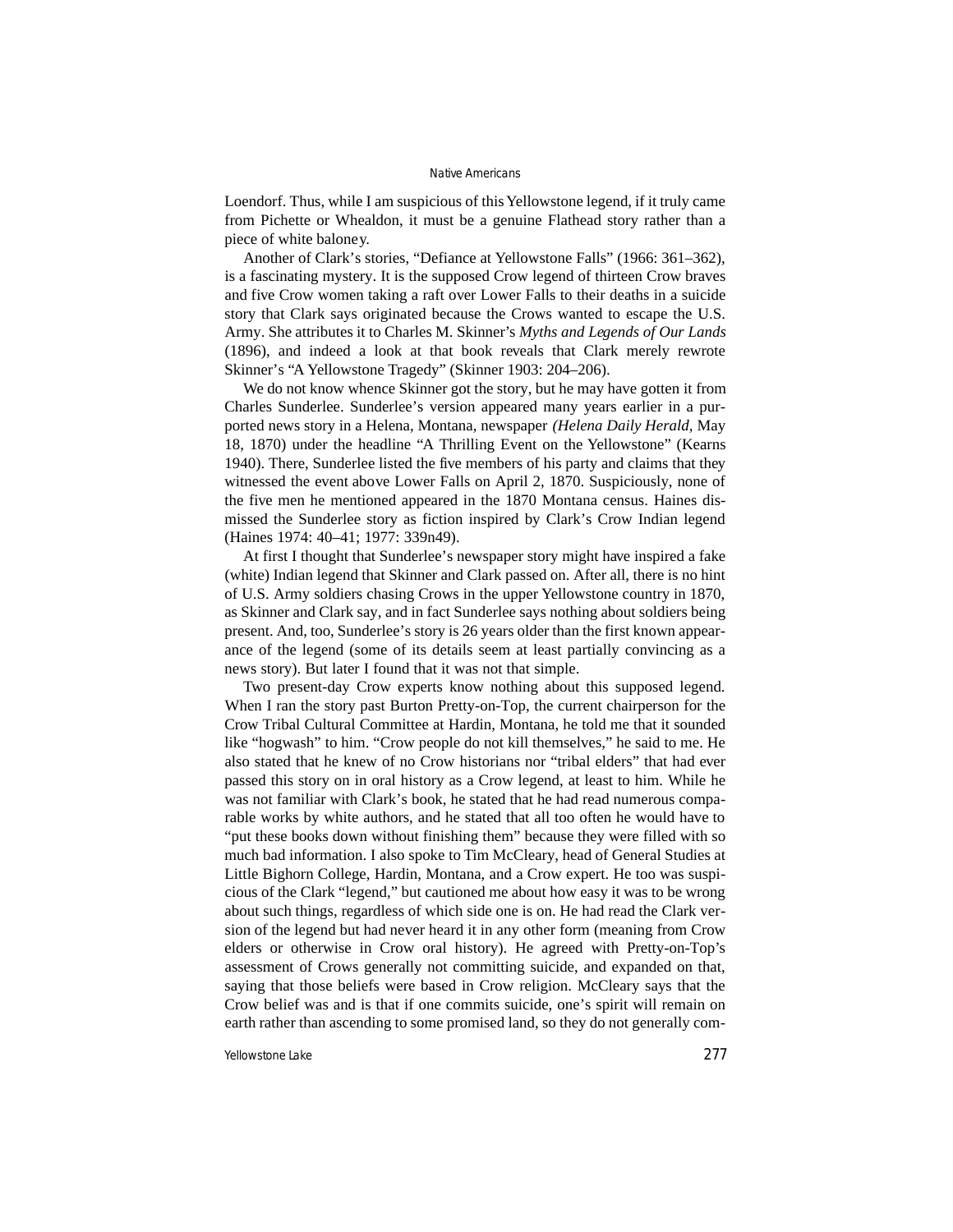mit suicide. McCleary was also suspicious of the idea of Crow Indians being on rafts or boats, because "they tend to avoid boats and water and getting onto water" (Pretty-on-Top 2000; McCleary 2000)

But even with all of this evidence for the proposition that Clark's "Defiance" legend is false, Haines points out that Clark got a number of her Indian stories from military man Lt. James A. Bradley. A look at Bradley's long Crow discussions makes it clear that Bradley did get a lot of stories, legends, and general information during the period 1871–1877 from Little Face and numerous other Crows (Haines 2000; Bradley 1917: 197–250). If Clark truly got the story from Bradley (and one of his stories bears some resemblance to it) rather than pirating it strictly from Skinner, then perhaps the Crows do (or did) have such a suicide legend even though certain Crow experts have never heard it. All in all, I do not know what to think about this convoluted mess.

These problems with both Clark's "Defiance at Yellowstone Falls" and her "Coyote's prophesy concerning Yellowstone Park" point up the difficulty of determining whether or not some reputed Indian legends are truly Indian. They also point up how easy it is for any of us to get confused when white baloney, known or suspected, enters the picture. For those of us who do not always trust the vagaries of oral tradition (was the story passed down correctly by one person and was it remembered/retrieved correctly by another, especially over many generations?), having to worry about white baloney adds one more complex and troubling wrinkle to the equation.

And these problems also point up the reasons why all researchers, including those who talk to Indians simply to write down their stories, must be meticulous in documenting their sources. We must be certain that we ask the tribal person conveying the story to us (1) from whom he heard the story and (2) whether others in his tribe have also heard it. These two questions are important because they give us clues as to both the antiquity of the story and how widespread it is (or was) within the tribe. For example, I am a lot more willing to believe Joe Medicine Crow's story if he tells me that he heard it from his 100-year-old grandmother than if he tells me he isn't quite certain from whom he heard it but only that he remembers hearing it. And, too, I am a lot more willing to believe that the story is truly established within the tribe if I also hear from several other tribal members that they heard it from their forebears.

Finally, we should end by making one thing perfectly clear even if some of this is murky. While Indians appear not to have feared the Yellowstone geyser regions, we know that many tribes revered them. Revere and fear are two different things, reverence referring to beliefs in something sacred. There is much evidence put forth by Weixelman, Haines, and Nabokov and Loendorf that a number of tribes considered the Yellowstone country sacred and used it as a visionquesting, prayer-making, and gift-bequeathing place, and there is much other material in their writings that disproves the theory that Indians feared Yellowstone.

These few known Indian stories then, and probably dozens or even hundreds of others that are now lost to us or perhaps still in the oral traditions, were among

278 6th Biennial Scientific Conference